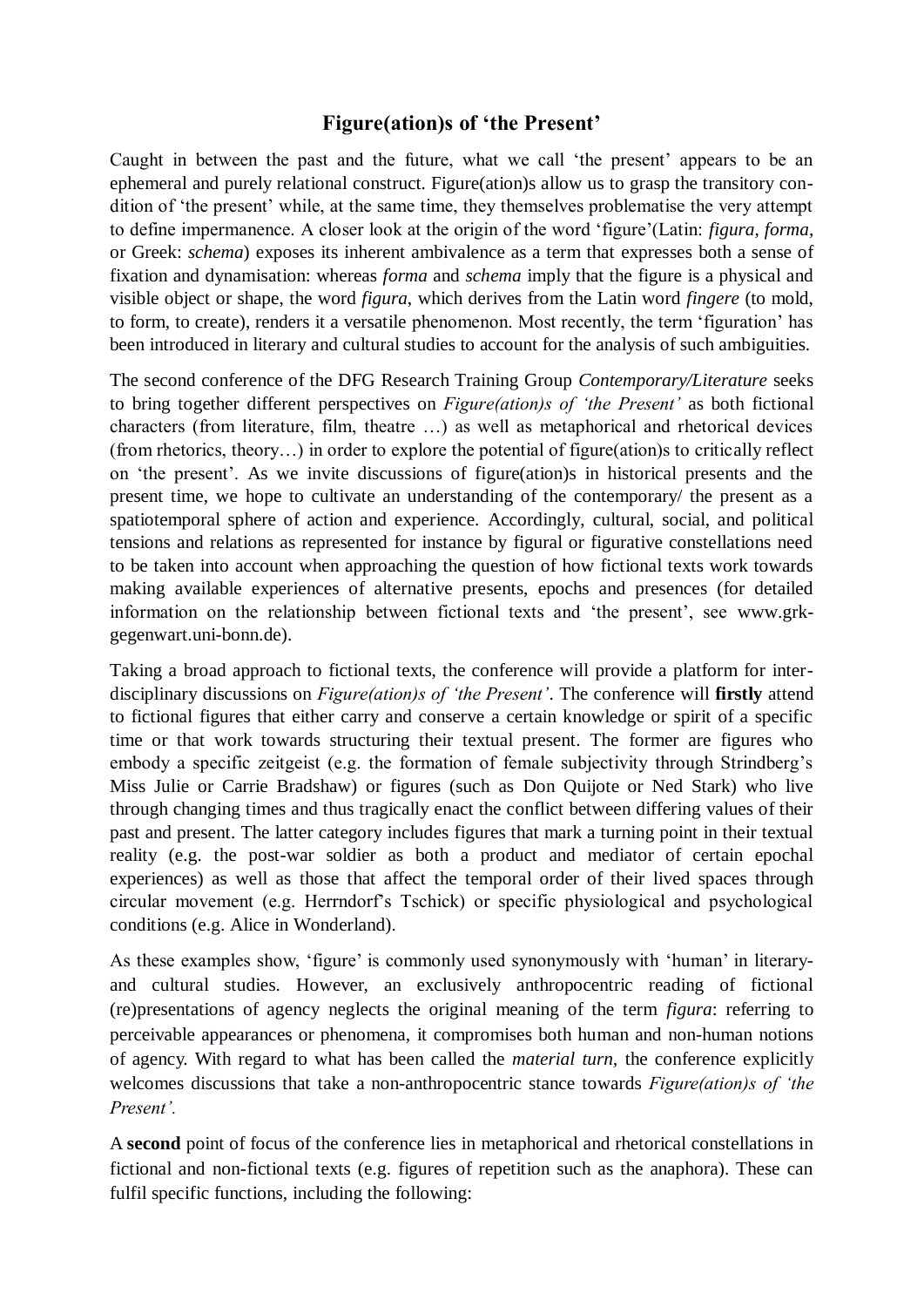- Conservation: time-specific figurations (e.g. the sublime allegory) which express certain conversational standards. As such, they (unintentionally) conserve a knowledge about the time in which they have been/ are being used.
- Evocation: rhetorical devices which evoke spatiotemporal relations through a translation or transformation of signs into mental images. If a metaphor, for instance, illustrates an abstract idea, it both conveys and evokes relations between time and space.
- Condensation: figures of thought which arrange textual structures or historical narratives (e.g. the history of literature or science) through their internal temporality. As they stand in between theory and poetry, these 'figures of thought' (cf. Torra-Mattenklott) can be found in literary (e.g. Lotman's notion of periphery or the leitmotif) and theoretical contexts (e.g. Derrida's différance or the paradigm shift).
- $\bullet$  ...

Combining a discussion of both fictional figures and rhetorical or epistemological figurations within one framework the conference invites a re-evaluation of figure(ation)s and their potential to negotiate what is contemporary and/or present.

Possible topics may include, but are by no means restricted, to the following:

- Adaptions of myths/classics/historical material in the present (time diagnostical function in reception and production)
- Questions concerning how to represent the present through figure(ation)s: dominating vs. liminal figure(ation)s (e.g. the relationship between gender and power)
- Socio-cultural fields/locations which especially allow figure(ation)s to negotiate or represent 'the present' (e.g. prostitutes)
- Collective figures (e.g. choir or nation) which are representative for a certain sociocultural present
- Non-human figure(ation)s and their role in challenging notions of agency in the 'Anthropocene'
- Rhetorical figures that in and of themselves change and challenge constellations of actors (e.g. prosopopoeia through animation)
- Figurations which structure narratives of history (e.g. the dialectic turn used in Marxism)
- Basic principles of figurations (e.g. that of repetition or replacement) as descriptive categories for temporal phenomena in deep semantic structures
- Figures and/in images or moving pictures and how they blur or evocate boundaries of 'the present' (e.g. freeze frame and movement in dancing)
- Genres that produce *Figure(ation)s of 'the Present'* (e.g. the spectre in speculative fiction or utopia as a figure of thought)
- Figure(ation)s that connect theoretical and fictional modes of representation (e.g. the typical in socialist realism and the stock character of the positive hero in the socialist novel)